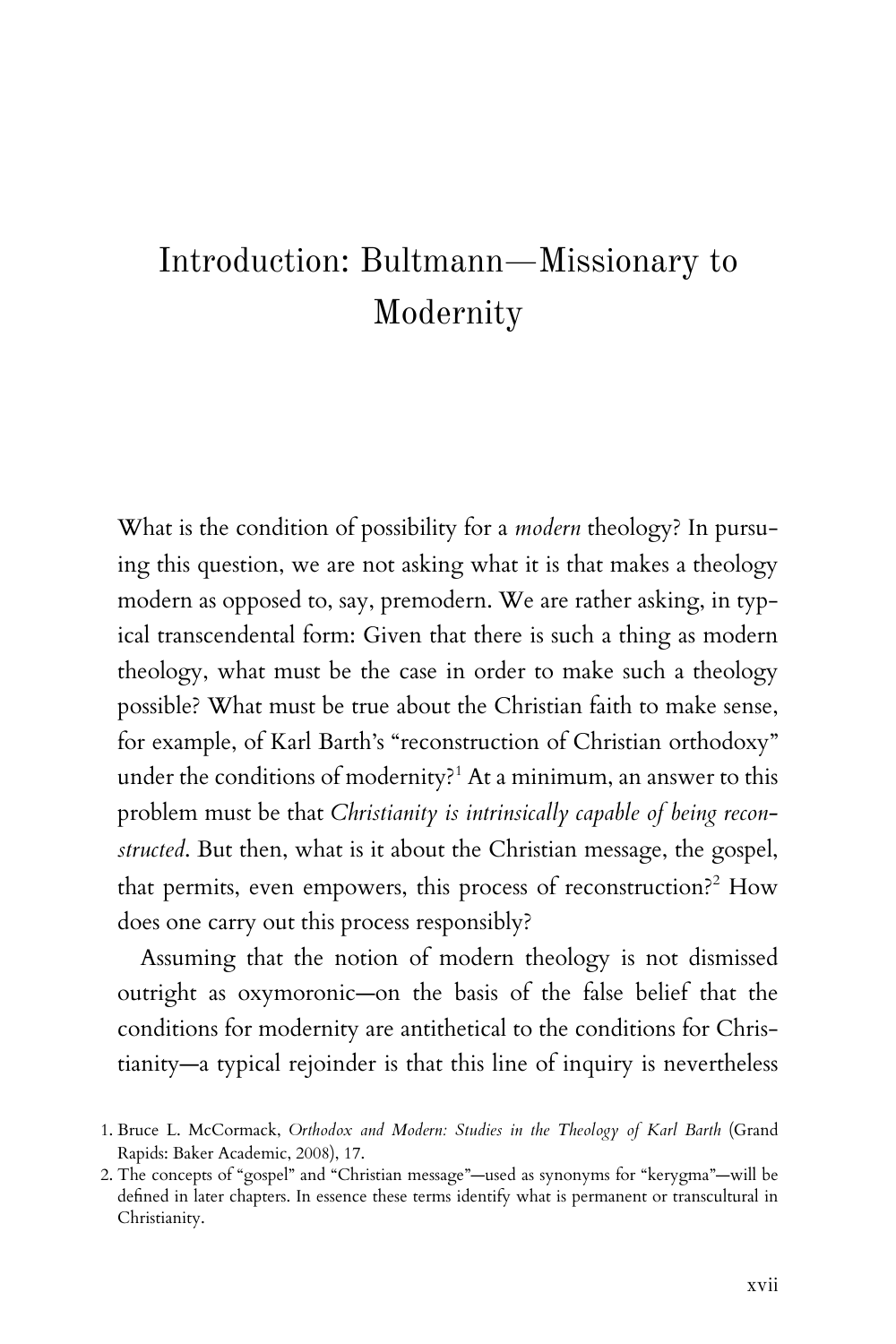asking about the conditions of possibility for *liberal* theology, understood as a modern reinterpretation of Christianity.<sup>3</sup> The assumption is that such a theology is beyond the bounds of genuine Christianity. Liberalism is repudiated as an "accommodation" to modernity, which conforms the gospel to an alien context that demands a thorough reconstruction of traditional doctrines.<sup>4</sup> Ironically, at the same time that liberalism is disparaged as an accommodation to modernity, mission is praised as a "contextualization" of the gospel for a particular culture. This presents us with a dilemma: the same logic rejected under the name of liberalism is affirmed under the name of mission. The only discernible difference, it seems, is chronological.<sup>5</sup> Rein-

- 3. This is an intentionally broad definition of "liberal theology." Bultmann refers to liberalism in generally pejorative terms to indicate a very specific form of theology against which he and Barth were reacting, one marked by idealism and historicism in particular. But Bultmann also acknowledges that his own theology contributes to a broader and less problematic conception of liberal theology, and it is the positive sense of the term that I have in mind here.
- 4. This view is represented most recently by Roger E. Olson, *The Journey of Modern Theology: From Reconstruction to Deconstruction* (Downers Grove, IL: IVP Academic, 2013). According to Olson's narrative, modern theology is a struggle between those who "accommodated" modernity (liberals) and those who "rejected" it (conservatives and fundamentalists), while dialectical theology offered a third way that neither accommodated modernity nor rejected theology's responsibility in the world. Karl Barth, on this reading, "held firmly to the gospel of Jesus Christ, within a supernatural frame of reference, seeking to communicate it in as relevant a way [as] possible to contemporary culture" (ibid., 712). Adherence to the supernatural, however, is a mark of the rejection of modernity, and mere "relevant communication" does not count as genuine interpretation. Conservatives would never say their talk of God is irrelevant to the modern world. As we will see, Olson has missed the fact that what differentiates dialectical theology from liberal theology is *not* whether it accommodates modernity. Whereas liberalism reconstructs Christianity in *response* to modernity, dialectical theology claims that ongoing reconstruction and accommodation has always been basic to Christian faith as such.
- 5. Another possible point of difference between the two is that crosscultural mission today does not change the (traditional, orthodox) content but merely the linguistic mode of expression. By contrast, so the thinking goes, liberalism is a change in content as well as form. But this begs a number of questions. Most importantly, it assumes we know what the content actually is, as if the substance of the faith is a universal, self-evident given. Consequently, it also assumes we know that liberalism *does* change the content. But this ends in a vicious circle. Liberalism is defined as whatever changes the content of the faith, but the content of the faith is defined over against the changes of liberalism. The result is that the goalposts continually shift: we define as "liberal" whomever we do not like by defining as "gospel" whatever it is we think that person has reinterpreted. To define the content in terms of some set of conciliar dogmas or confessional doctrines is no clarification, since those dogmas and doctrines still have to be interpreted and are just as culturally situated as the biblical text. Beyond the question of content, there is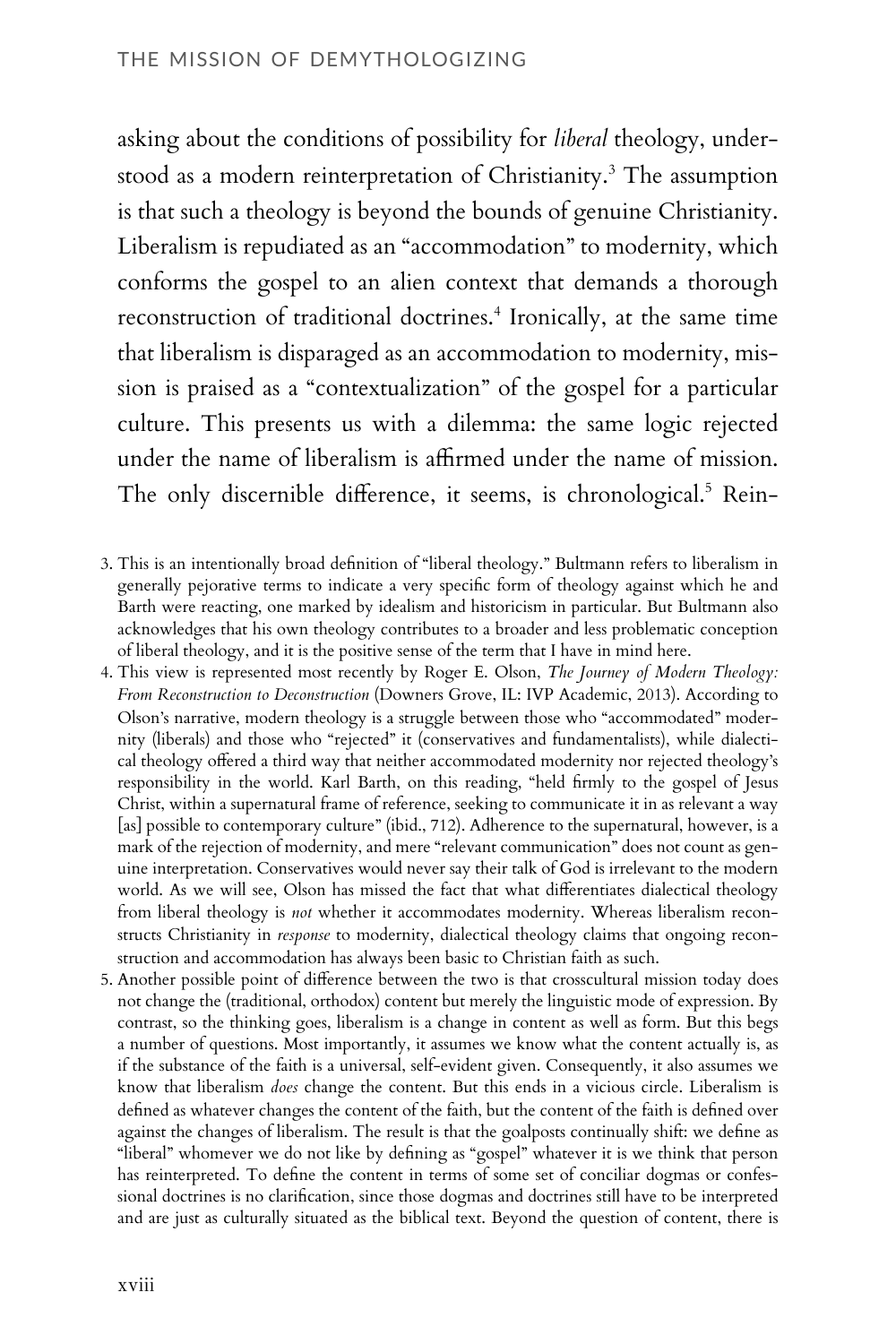terpreting crossculturally is the gospel; reinterpreting crossculturally *over time*, apparently, is heresy. Christianity can be reconstructed synchronically but not diachronically. Matters are only made more confusing when we find Paul's method in 1 Cor 9:19-23 defined as "missionary accommodation."<sup>6</sup> Where exactly does mission end and the threat of liberalism begin?

The problem represented by the apparent tension between liberalism and mission comes to expression, however obliquely, in Joseph Cahill's retrospective on Rudolf Bultmann's legacy. "All forms of liberalism, be they political, social, economic, or religious," he writes, "are ultimately based on accommodation—accommodating old truths to new realities."<sup>7</sup> Later in the article, he then situates Bultmann in the context of "missionary efforts at propagating the gospel":

[Matteo] Ricci's visit to Nan-ch'angin in 1595, to Nanking in 1597, to Peking in 1601, and [Roberto] de Nobili's work in India, beginning in 1610, were brief and early flashes across the religious sky—efforts at accommodation to the realistically pluralistic world which have only recently begun to have a permanent effect. The basic question they and

the additional issue that the form–content distinction wielded by conservatives in these debates is culturally and hermeneutically naïve, as if there is any content not already shaped by cultural presuppositions and norms. Indeed, the great irony of this approach is that it is formally identical to Adolf von Harnack's husk-kernel distinction, which is a hallmark of classic liberal theology. The conservative defense of mission against liberalism ends up only repeating liberalism—and, in particular, one of its more problematic instances. The point is that the logic supporting mission is essentially identical to the logic supporting at least a basic form of liberal theology (understood as theology reconstructed within modernity). Rejecting liberalism *tout court* means either rejecting mission altogether or defining it in such a way that one ends by endorsing an imperialistic (i.e., noncontextualizing) mode of mission.

- 6. Michael Barram, "The Bible, Mission, and Social Location: Toward a Missional Hermeneutic," *Interpretation* 61, no. 1 (2007): 42–58, at 55. Certainly missiologists are keen on differentiating contextualization from accommodation, but the distinction is a slippery one. Contextualization is a broad, ambiguous concept whose meaning is contested by those on the "right" and "left." The very attempt to differentiate it from accommodation is itself motivated by the desire not to be perceived as "liberal." The assumption is that liberalism surrenders the gospel to culture and thereby exchanges orthodoxy for some kind of heterodoxy. This raises questions about whether the motivation to preserve orthodoxy (whose orthodoxy?) is a valid motivation and constraint on the theological and missionary endeavor.
- 7. P. Joseph Cahill, "Bultmann: Reminiscence and Legacy," *Theological Studies* 47, no. 3 (1986): 473–96, at 483.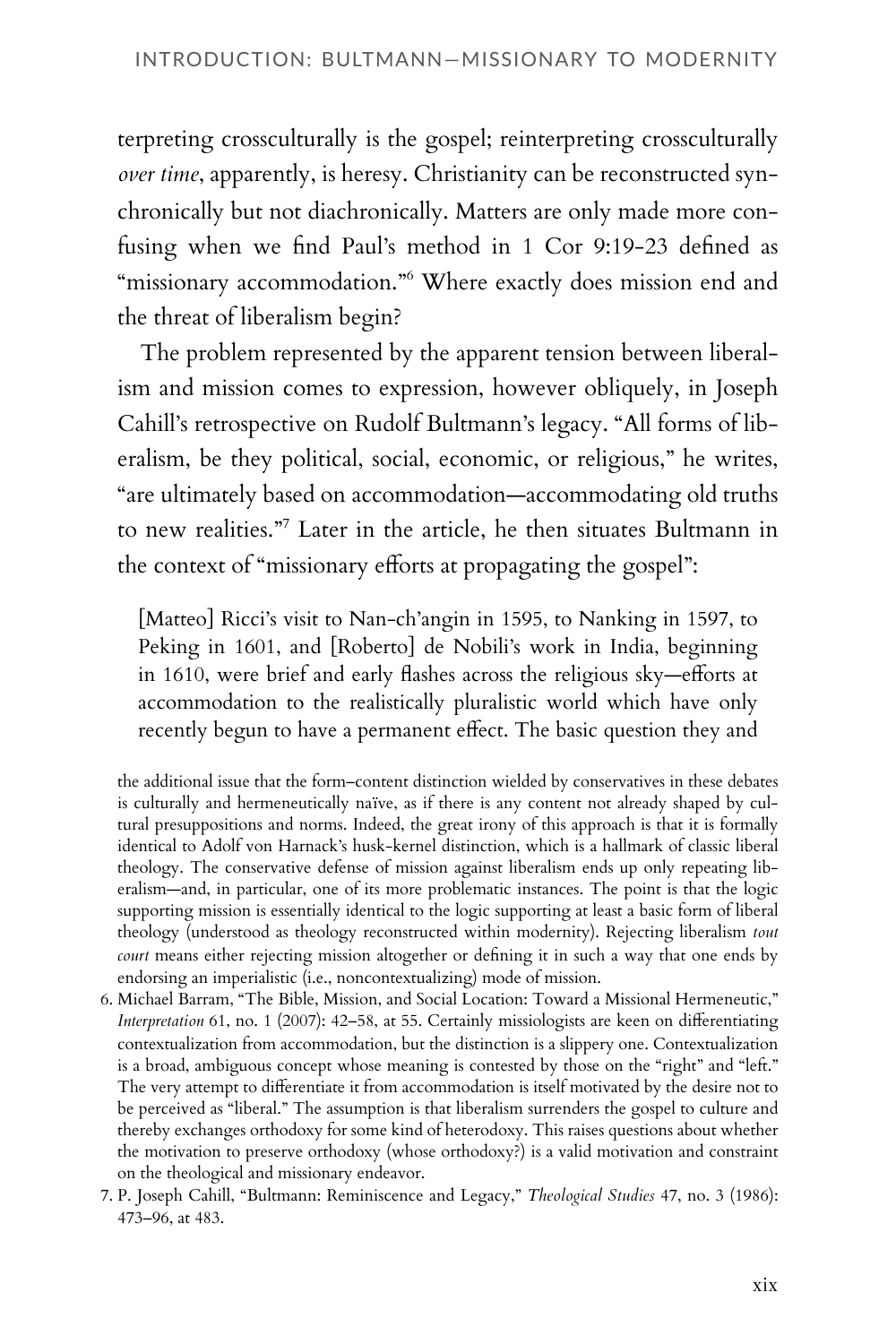their immediate followers raised (now surfacing in serious fashion) was whether or not different styles manifested in varying religious conventions, genres, habits, and linguistic modes of expression could conceal similar religious substances. In his own way, Bultmann raised the same question but confined it to the Bible and "modern man." Could Christianity, by contact with supposedly alien religions, be subject to creative transformations? Could divergent axial mythologies be modified by deferential encounter? Could the assumed hegemony of one culturally postulated form of claimed transcendence create a common universe of discourse with another form? These questions posed by de Nobili and Ricci were logical extensions of the Bultmannian problematic.<sup>8</sup>

While the notion of "religious substances" is not exactly faithful to Bultmann's thought, the problematic that Cahill describes certainly is. Unfortunately, he does not go on to thematize the question of mission and accommodation. He instead fleshes out the present cultural situation in terms of a "new axial period," that is, a period shaped by new convictions, assumptions, and myths that shape one's self-identity and consciousness. Cahill describes this new age as "dominated by historical consciousness."<sup>9</sup>

By referring to historical consciousness Cahill draws on themes developed extensively by Bultmann's contemporaries and students, especially Friedrich Gogarten and Gerhard Ebeling. According to Gogarten, the old metaphysical and teleological interpretation of the world and our existence in it, which understood the world to be the unfolding of an overarching divine plan, was replaced by a historical interpretation:

Just as the contents of a play are established beforehand in the major and minor roles which appear in it, so too the occurrences in this history are predetermined in the "spiritual substances of all hierarchies," which "are united in the church into a mystical body, which extends from the trinity and the angels that are nearest to the trinity down to the beggar at

8. Ibid., 491–92. 9. Ibid., 494.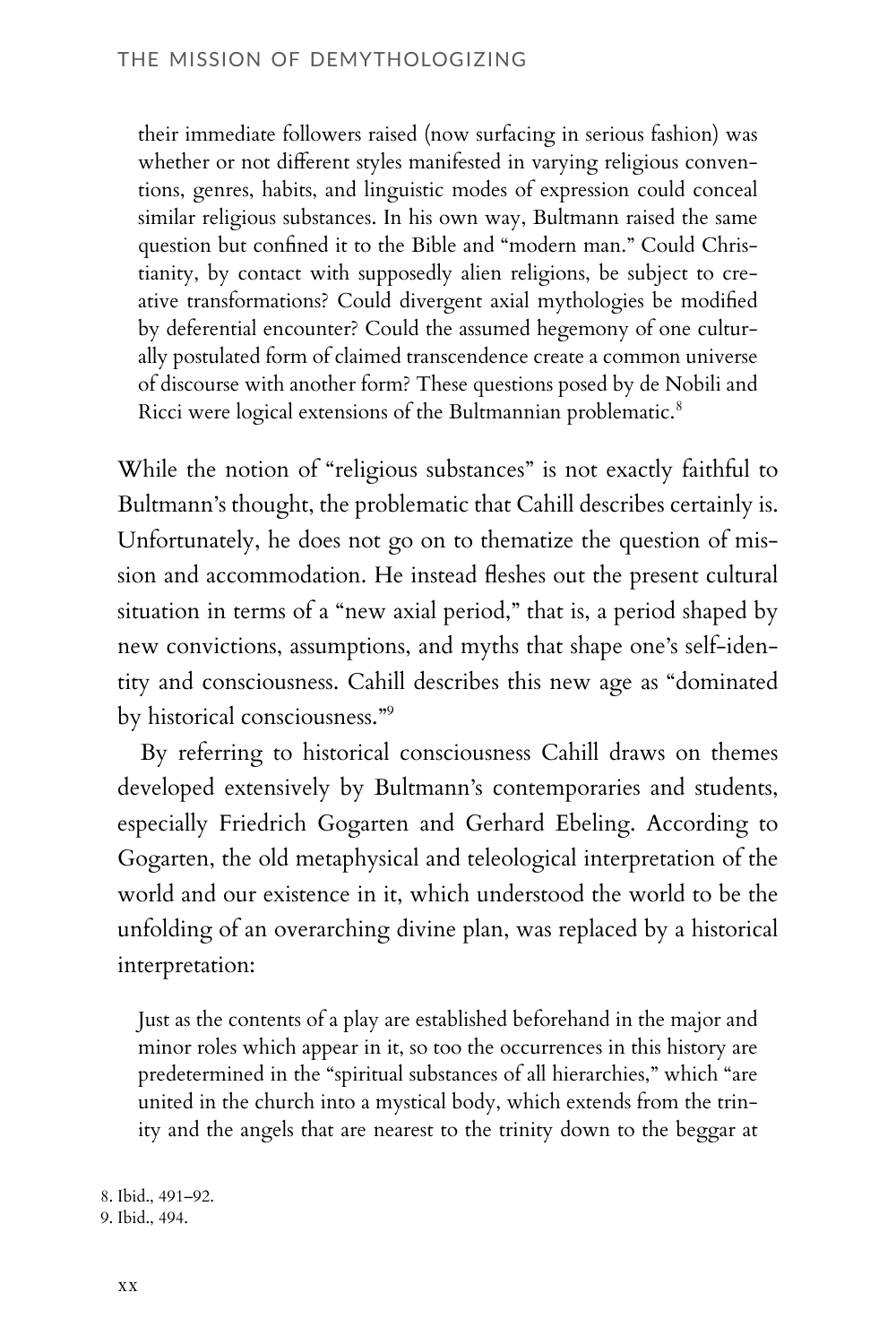the church door and to the serf kneeling humbly in the furthest corner of the church to receive the sacrifice of the Mass." But since history is understood in this way as a kingdom of metaphysical essences or substances, moved teleologically in itself and encompassing the entire world in this teleology, we lose precisely what we understand as the actual occurrence, namely, the living personal experiences of particular individuals in their distinctiveness and responsibility, their historical significance. Their historicity is taken away when history anticipates them by occurring within the framework of metaphysical essences. And it is only because this metaphysical framework contains the life of human beings with all that has happened that they have a part in the history which takes place there.<sup>10</sup>

Modernity is the age in which this metaphysical understanding of history was called radically and irrevocably into question, as indicated paradigmatically by the rise of the historical-critical method. "Only with the collapse of traditional western metaphysics, i.e., with the loss of its self-evident character, did the historicity of existence fully enter into consciousness," out of which arose "the freedom, but also the absolute necessity, to regard the historical [*Historische*] in its pure historicalness [*Historizität*]."<sup>11</sup> No longer was the hierarchical and essentialist "chain of being" taken for granted. No longer was the ecclesiastical tale of our given place in God's order accepted on faith. It was no longer assumed that the old stories could narrate each person's identity. For those institutions and ideologies that depend on this authority, new strategies were devised to shore up faith: most notably, Roman Catholics put forward the doctrine of papal infallibility in the early 1870s, while Reformed Protestants formulated the doctrine of biblical inerrancy in the early 1880s. Both sides were able to claim that such views were held long before they were codified in

<sup>10.</sup> Friedrich Gogarten, *Entmythologisierung und Kirche* (Stuttgart: Vorwerk, 1953), 32. Gogarten is here quoting from Wilhelm Dilthey, *Gesammelte Schriften 1*, 337.

<sup>11.</sup> Gerhard Ebeling, "Die Bedeutung der historisch-kritischen Methode für die protestantische Theologie und Kirche [1950]," in *Wort und Glaube I* (Tübingen: Mohr, 1960), 1–49, at 33.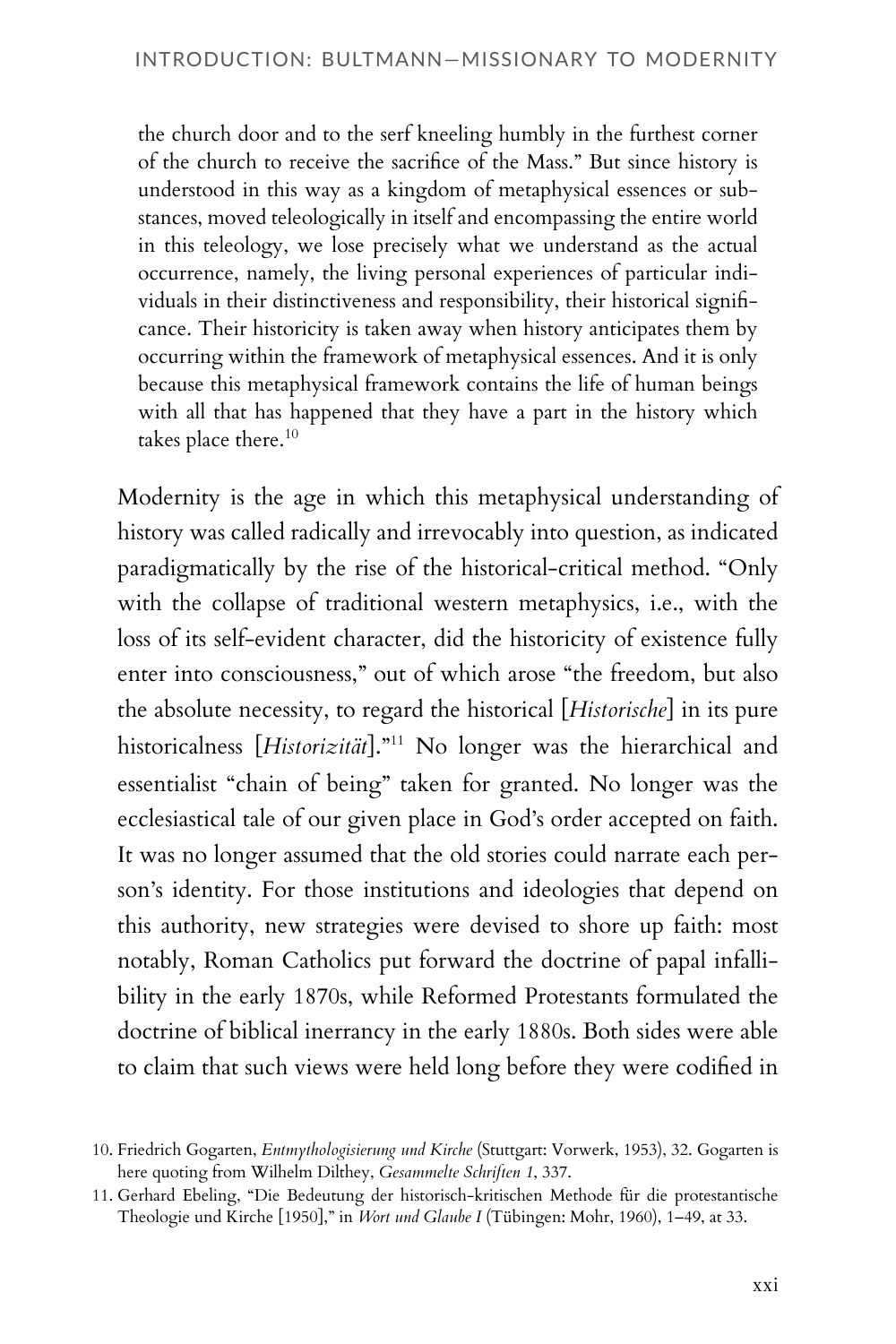their modern form, and yet it is significant that these doctrines were codified when they were.

This brings us back to our starting question: what is the condition of possibility for a modern theology? To put it another way, what enables theology to address the collapse of traditional metaphysics and the rise of modern historical consciousness while remaining in genuine contact with the kerygmatic content of faith? How is it possible, to use Cahill's phrase, for Christianity to "be subject to creative transformations?"<sup>12</sup> The only satisfactory answer to this question is one that understands the logic behind such creative reconstruction as *internal* to Christianity. Understood appropriately, *mission* is this logic. It is what makes the transformations of Christian faith possible, insofar as mission is essentially the pursuit of vernacular modes of Christian existence. Mission is the daring venture of theological reconstruction. It articulates the possibility and process of (re)interpreting the faith for a new time and place. The task now, following on Cahill's suggestive remarks, is to understand this missionary impulse at the heart of Christianity in conjunction with the hermeneutical problem posed by historical consciousness. In order to address the new mission situation of modernity we need a theology, conditioned by historical consciousness, that incorporates this missionary, and thus hermeneutical, logic into its very understanding of the gospel. This brings us to the immediate concern of the present study.

\* \* \* \* \*

In 1965 Eberhard Jüngel put forward a bold thesis regarding the theological relationship between Karl Barth and Rudolf Bultmann:

12. Cahill, "Bultmann," 491–92.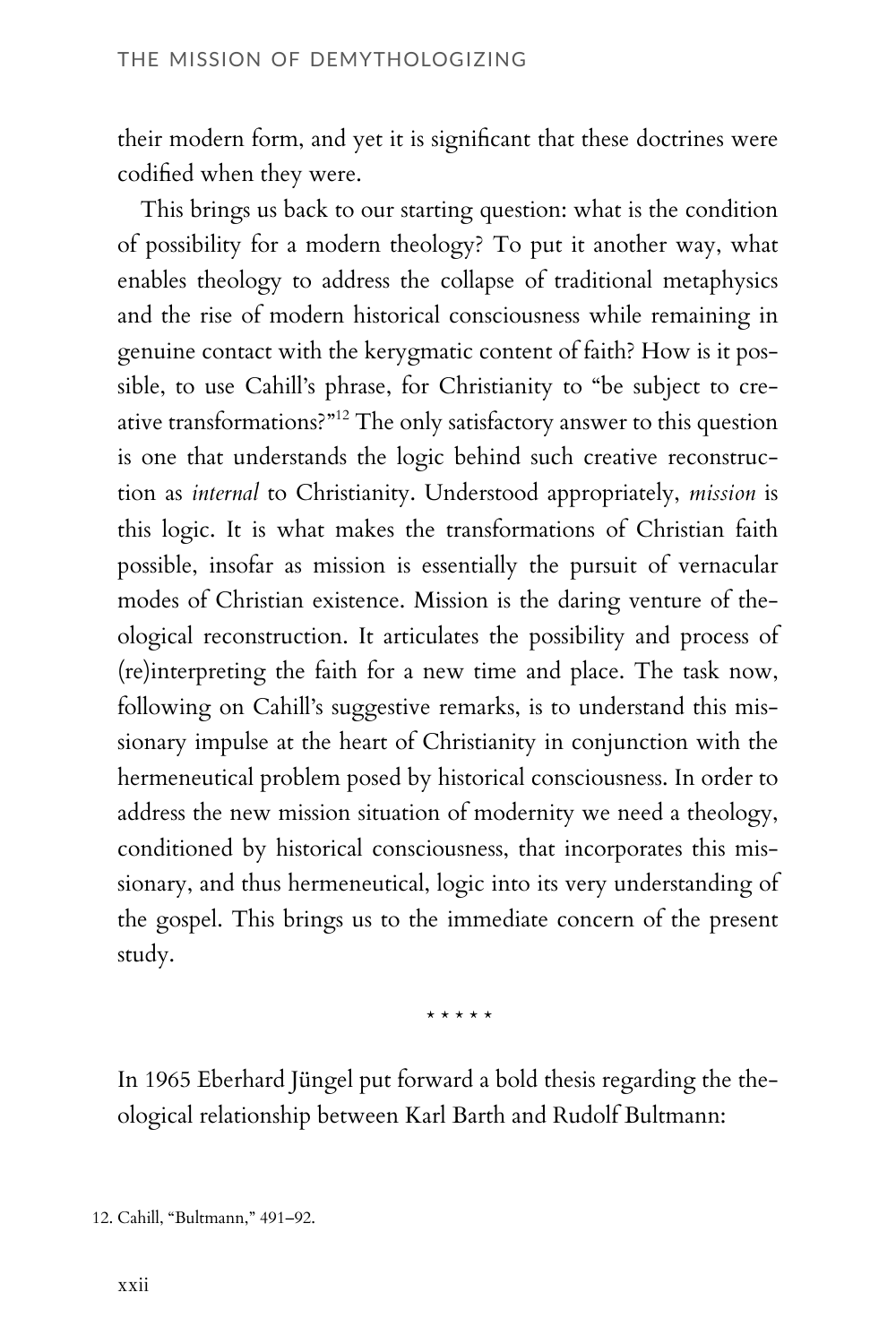As paradoxical as it may sound, Barth actually accorded to his doctrine of the Trinity (1932) the same function that the program of demythologizing performs in the theology of Rudolf Bultmann. Difference of methods and results here and there cannot obscure this. This state of affairs ought to give cause for reflection to the rash and superficial among Bultmann's critics, and indeed to critics of Barth who are always ready and willing to accuse the *Kirchliche Dogmatik* of speculation, but who are unwilling and not at all ready to read it. If we understand Bultmann's program as an effort at appropriate speaking of God (and so about humanity), and if we see this effort fulfilled in not objectifying God (or letting God be objectified) as an It or He, but in bringing God to speech as You [*Du*] and thus appropriately, then we cannot fail to see a striking parallel to the meaning Barth accords (and gives) to the doctrine of the Trinity.<sup>13</sup>

Since the book within which this statement appears was written as a response to Helmut Gollwitzer's supposedly Barthian critique of the Bultmannian work of Herbert Braun,<sup>14</sup> Jüngel's words, along with the overall work itself, are a rebuke to those who would pit Barth's theology against Bultmann's, as if the ostensible marginalization of anthropological relevance in Barth's dogmatics were something worthy of praise. The rest of Jüngel's short but incisive "paraphrase" of *Die kirchliche Dogmatik* aims to demonstrate the radical implications of Barth's theology in a way that brings the latter much closer to the hermeneutical theologians, even if certain key differences remain. What Jüngel does not do, save for a brief and remarkable footnote we will look at in more detail in a later chapter, is provide the other half of the argument and show how Bultmann's demythologizing performs the same function as Barth's doctrine of the Trinity. It is the

<sup>13.</sup> Eberhard Jüngel, *Gottes Sein ist im Werden: Verantwortliche Rede vom Sein Gottes bei Karl Barth: Eine Paraphrase*, 4th ed. (Tübingen: Mohr, 1986), 33–34.

<sup>14.</sup> Helmut Gollwitzer, *Die Existenz Gottes im Bekenntnis des Glaubens* (Munich: Kaiser, 1963). Cf. Herbert Braun, *Gesammelte Studien zum Neuen Testament und seiner Umwelt* (Tübingen: Mohr, 1962).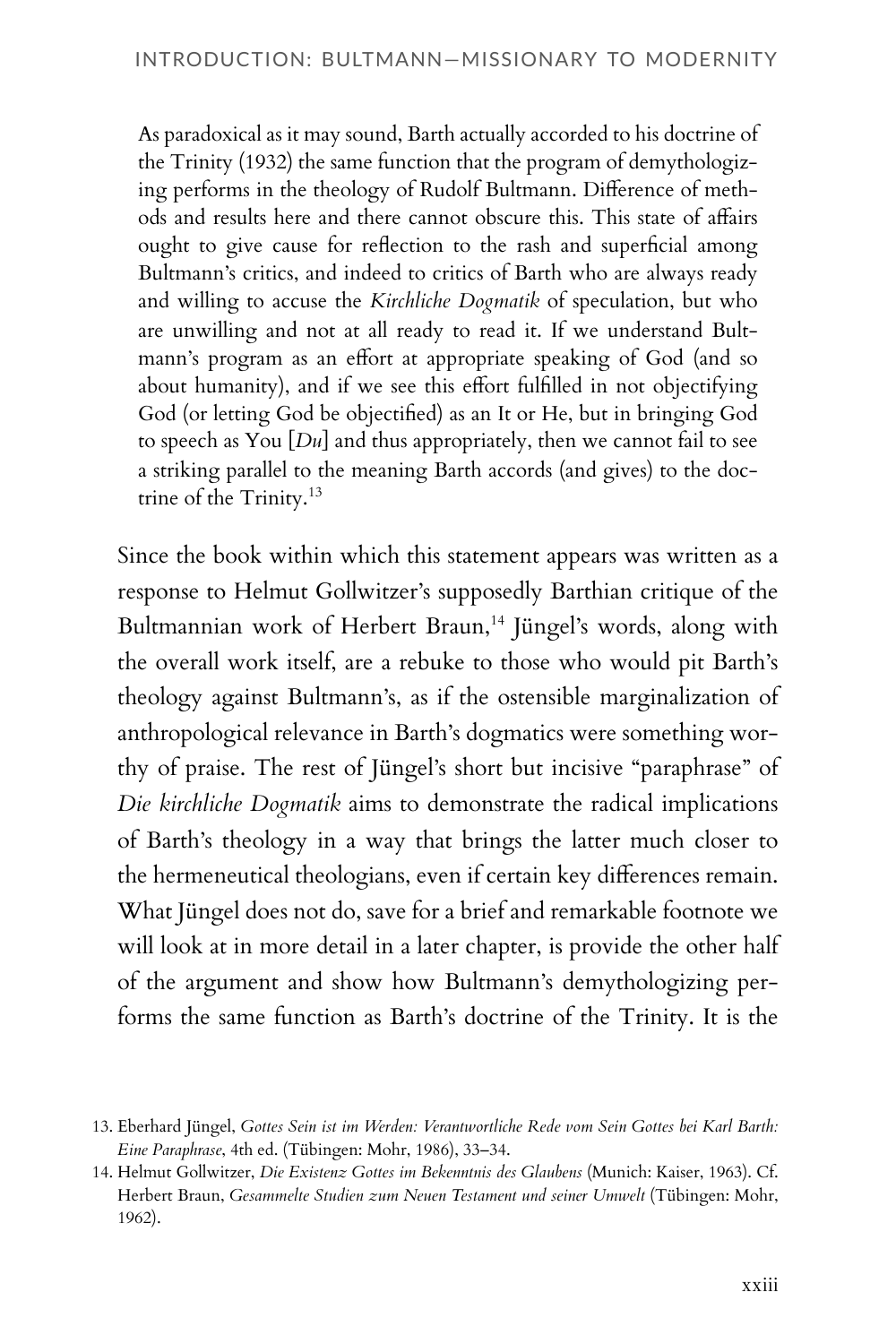aim, at least in part, of the present work to supply in detail what Jüngel merely suggested.

At the same time, Jüngel's claim is not strong enough. For one thing, to say that Barth and Bultmann bring God to speech as "You" and thus "appropriately" is hardly clear. No theologian would want to say that she brings God to speech as an "It." We need much more specification about what "speaking appropriately of God" actually means in practice. Jüngel provides specification with regard to Barth throughout the rest of the book, but it is not clear to what extent we can say the same of Bultmann. Second, the doctrine of the Trinity is not the heart of Barth's theology. To be sure, it plays a vital role at the start of his *Kirchliche Dogmatik*, but his dogmatics as such is determined by norms that go back to the origins of his dialectical theology in 1916, well before he had developed fully-formed doctrines. Moreover, these norms, and not his doctrine of the Trinity as formulated in 1932, are what condition the later volumes of his dogmatics. So in order to make sense of the relation between Barth and Bultmann we will need to clarify what norms his dogmatic theology. In short, we need to define just what makes dialectical theology *dialectical*. Either Bultmann's program of demythologizing is only consistent with the Barth of 1932—in which case Jüngel's observation is of highly limited value—or it is consistent with Barth's entire theological project, in which case we need to understand precisely what that project is.

If the latter is the case, as we shall argue, then we are thrust into a complicated debate over the nature and development of Barth's theology. We will wade into some of these disputes in the first two chapters. The goal is to make sense of two claims, both represented well by the work of Bruce McCormack: (a) that Barth is consistently dialectical until the end, and (b) that Barth's dialectical theology goes through various stages of development.<sup>15</sup> Both claims have a unique bearing on the understanding of Bultmann's theology. For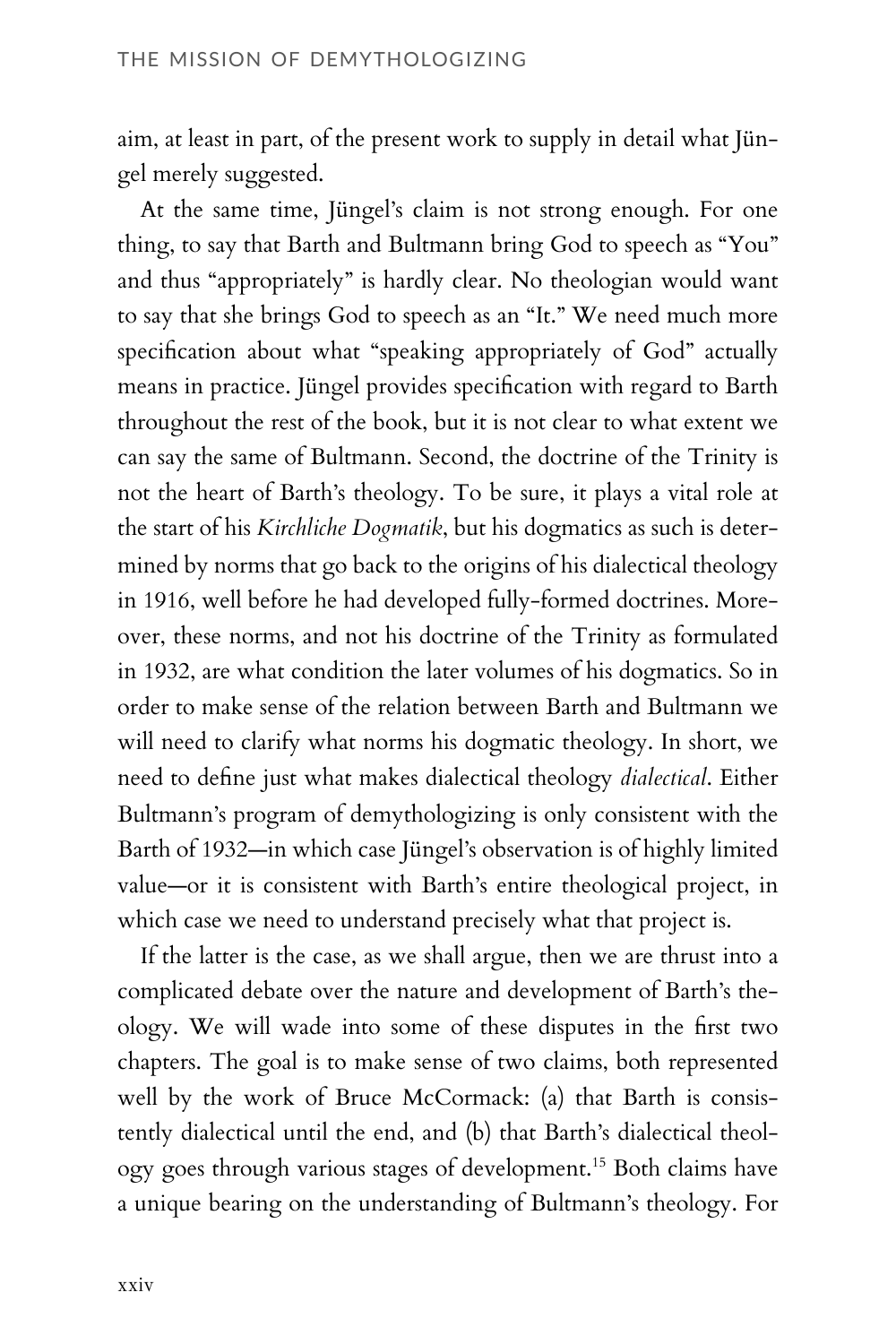instance, it is widely acknowledged that Barth and Bultmann were at one point close allies, even if only for a few years in the early 1920s. Presumably, then, Bultmann must have shared Barth's dialectical theology in some respect. Two questions then arise that correspond to the two claims above: (a) what was the nature of this shared theology, and (b) who departed from whom? The standard line of interpretation has been that Bultmann was a theological tergiversator who left the dialectical movement in favor of nineteenth-century liberal theology. Barth was the first to lodge this criticism. In a 1930 letter to Bultmann, Barth said that he could only see Bultmann's recent work as indicative of "a massive return to the fleshpots of Egypt."<sup>16</sup> This interpretation has remained largely unchallenged, no doubt because Barth's star has risen while Bultmann's has fallen precipitously.<sup>17</sup> Not much has changed since 1959, when Otto Schnübbe observed that "Bultmann's concept of myth and the demand for demythologizing has dialectical theology as its presupposition. Oddly enough, this has not been clearly recognized in the discussion."<sup>18</sup> The purpose of the present work is to clarify this point.

<sup>15.</sup> For the former see Bruce L. McCormack, *Karl Barth's Critically Realistic Dialectical Theology: Its Genesis and Development, 1909–1936* (Oxford: Oxford University Press, 1995); for the latter, see McCormack, *Orthodox and Modern*.

<sup>16.</sup> Karl Barth to Rudolf Bultmann, 5 February 1930, in Karl Barth and Rudolf Bultmann, *Briefwechsel 1911–1966*, ed. Bernd Jaspert, 2nd ed., Gesamtausgabe 5 (Zürich: Theologischer Verlag, 1994), 99.

<sup>17.</sup> The most notable attempt to that end is Christophe Chalamet, *Dialectical Theologians: Wilhelm Herrmann, Karl Barth and Rudolf Bultmann* (Zürich: Theologischer Verlag, 2005). Chalamet's study will be the subject of close analysis in the opening chapter, so I will not spend much time on it here. Suffice it to say that his work suffers from an overly formal definition of dialectic that joins Barth and Bultmann by uniting them to their common teacher, Wilhelm Herrmann. While a new appreciation for Herrmann is highly significant, this approach mutes the distinctive material insights that characterize Barth's theological revolution. In particular, as I will argue, these insights are eschatological and missionary in nature. This critique notwithstanding, Chalamet's work is an excellent piece of analysis that rewards careful study.

<sup>18.</sup> Otto Schnübbe, *Die Existenzbegriff in der Theologie Rudolf Bultmanns: Ein Beitrag zur Interpretation der theologischen Systematic Bultmanns* (Göttingen: Vandenhoeck & Ruprecht, 1959), 111.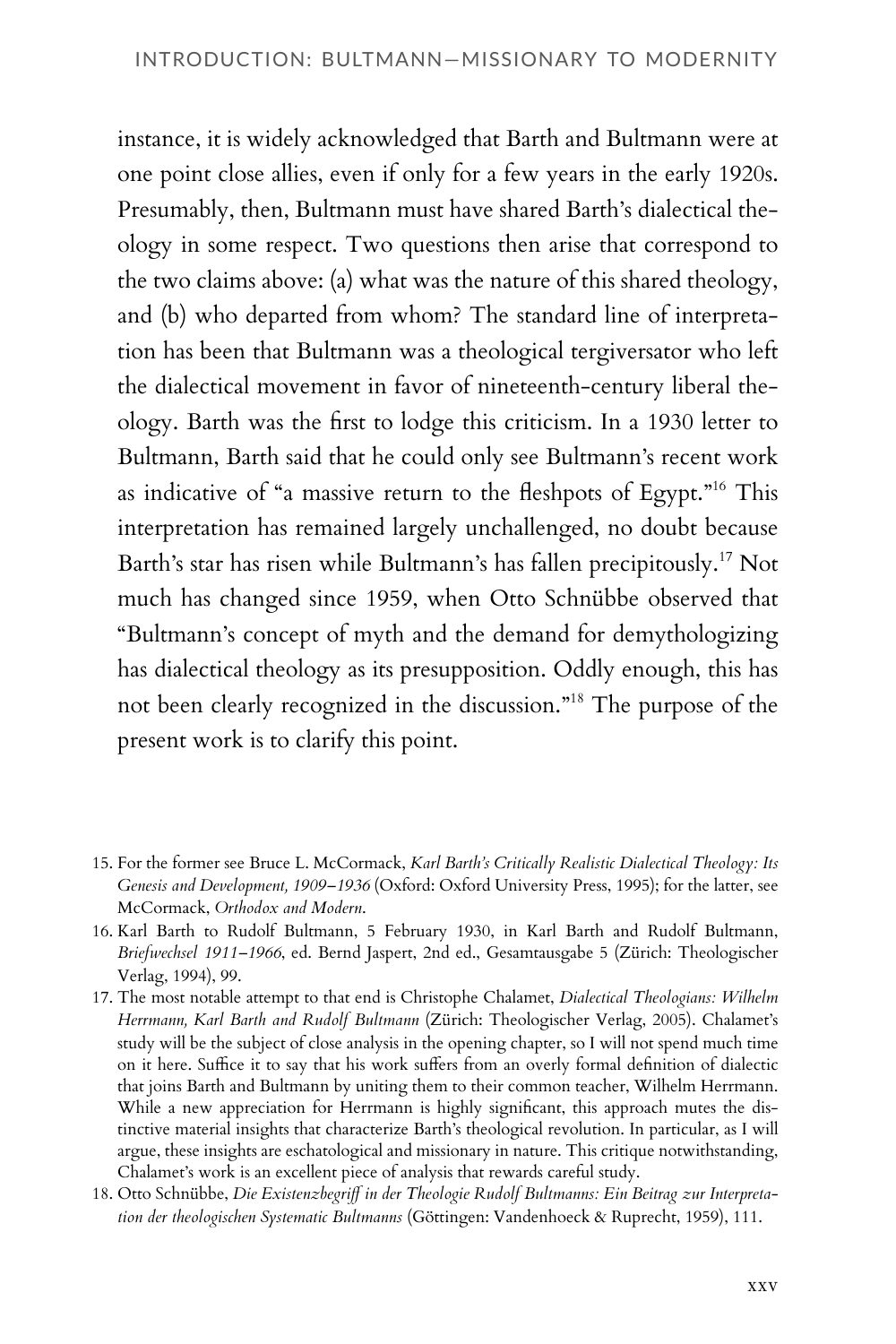In order to understand what is wrong about the standard narrative, we need to look back at the origins of dialectical theology. What is the true nature of the revolution Barth inaugurated? If Barth's theology is fundamentally about speaking appropriately of God, what does this mean? We are now in a position to unite our initial constructive inquiry into the conditions of possibility of modern theology with our historical inquiry into the nature of dialectical theology, and thus the relationship between Bultmann and Barth. My thesis is as follows: *dialectical theology is essentially a theology governed by a missionary logic, and demythologizing is the extension of this logic into hermeneutics*. In other words, dialectical theology is the consistent and systematic development of the missionary (i.e., hermeneutical) insight that forms the condition of possibility for modern theology, and Barth and Bultmann develop this insight in distinct, but not intrinsically incompatible, ways. This basic logic is what founds appropriate talk of God. We can therefore trace Barth's doctrine of the Trinity and Bultmann's program of demythologizing from this common missionary starting point. Barth and Bultmann were responding to the challenge of historical consciousness, seeking to think the gospel under the conditions of modernity. Dialectical theology thinks *within* historical consciousness *without* reducing faith to history, that is, without reducing kerygma to culture. Similarly, demythologizing does not reductively accommodate or conform the gospel to modernity, as many of its critics allege. As Bultmann states in his response to Karl Jaspers, "the goal of demythologizing is not . . . to make the faith acceptable to modern people, but rather to make it clear what the Christian faith is."<sup>19</sup> Clarifying the faith for people in a particular cultural situation is the very definition of the missionary enterprise.

<sup>19.</sup> Rudolf Bultmann, "Antwort an Karl Jaspers [1953]," in *Kerygma und Mythos, Band 3: Das Gespräch mit der Philosophie*, ed. Hans-Werner Bartsch (Hamburg-Volksdorf: Reich, 1954), 49–59, at 50.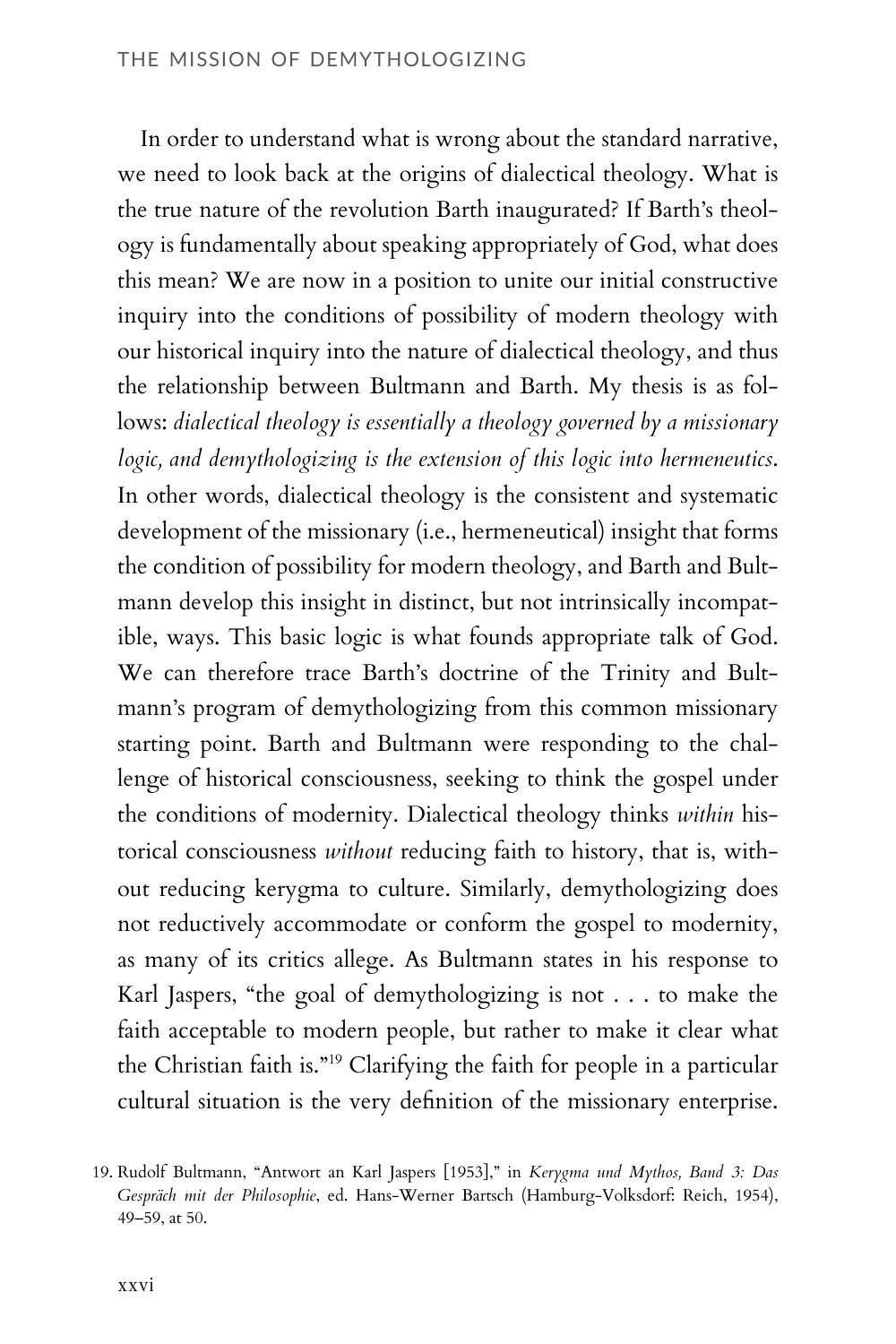In carrying out his hermeneutical program, Bultmann is nothing less than a missionary to modernity.

\* \* \* \* \*

I will prosecute this thesis over eight chapters that fall into three parts. The first part (chaps. 1–2) sets up the problem this study interrogates and provides the necessary historical background for an appropriate response to it. The second part (chaps. 3–4) focuses on the dialectical theology shared by Barth and Bultmann, arguing for an essential continuity between them. The third part (chaps. 5–8) interprets Bultmann's demythologizing as the necessary development of dialectical theology.

Chapter 1 begins by identifying the problem, which I call the "myth of the whale and the elephant," based on a well-known phrase from one of Barth's last letters to Bultmann. Barth's description is mythological in the sense that Bultmann means the word, and thus the task of reinterpreting their relationship is itself an exercise in demythologizing. As with Bultmann's own programmatic essay from 1941, I begin my own demythologizing program by looking at previous attempts. There is no shortage of past discussions of the Barth-Bultmann relation, but two works stand out as being of decisive significance. The first is Eberhard Jüngel's *Gottes Sein ist im Werden* and the second is Christophe Chalamet's *Dialectical Theologians*. Each author contributes significantly to a greater understanding of where the two theologians converge and diverge, though their respective attempts to specify the disagreement between Barth and Bultmann are unsuccessful.

A new understanding of "the whale and the elephant" needs to look at the entire history in a fresh way. To accomplish that I provide in chapter 2 a complete periodization of their relationship, which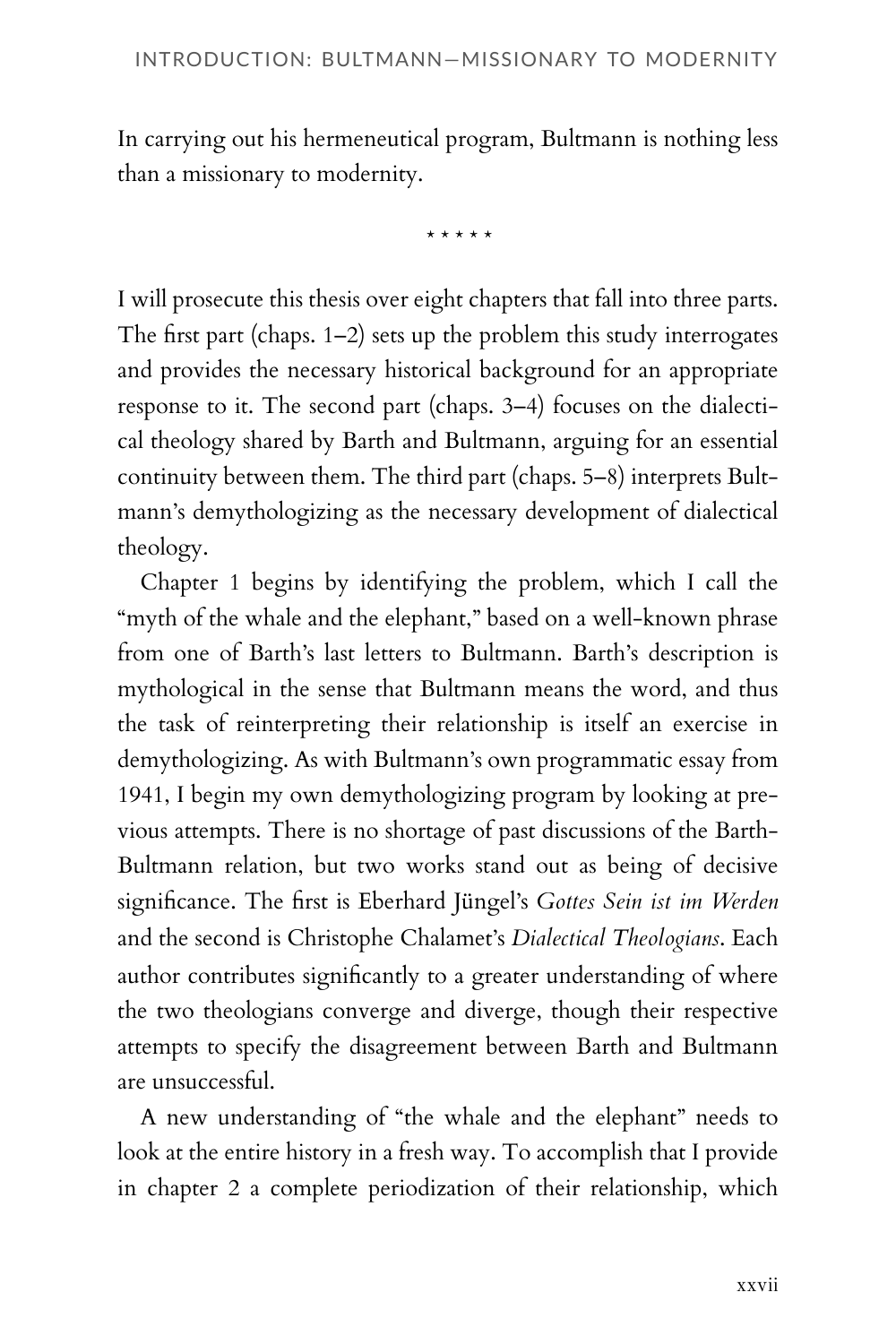serves to buttress my argument that it is *Barth* who departed from Bultmann, and not the other way around. While the periodization plays an important role at the beginning, the full support for this argument unfolds over subsequent chapters. The historical overview also addresses the debate over Barth's own theological development, which is integrally tied up with Bultmann's.

I turn in Part 2 to the task of laying the foundation for my constructive reinterpretation of Bultmann's hermeneutics. Chapter 3 provides the key to this foundation. Here I set forth a new definition of dialectical theology, what I have termed the "dialectical thesis." The basis for this new conception is an archaeological investigation into the origins of Barth's theological revolution. Most scholars, following the lead of Barth's later reminiscences, focus on the *Aufruf* of the ninety-three German intellectuals in October 1914. I argue that we ought to look instead at the *Aufruf* of the twenty-nine that appeared a month earlier. This document made the case for supporting Germany in the war on the grounds of the church's *mission*—a mission that was explicitly tied to Germany's colonialist activities. Barth's rejection of liberal theology can be understood, I suggest, as a rejection of a constantinian conception of mission, one that conflates the norm of the gospel with the given norms of culture. Dialectical theology is essentially an anticonstantinian theology of mission.

Having defined dialectical theology, we turn in chapter 4 to look at Bultmann's theology in systematic detail in order to see how he affirms and develops the dialectical thesis in his own writings. For the sake of clarity we will first examine his understanding of God, followed by his account of appropriate God-talk. This will serve to demonstrate the continuity between Barth and Bultmann in terms of both the object and the subject of theology. Bultmann's theology is, according to our analysis, a consistently eschatological, and thus missionary, theology. While Bultmann does not discuss the topic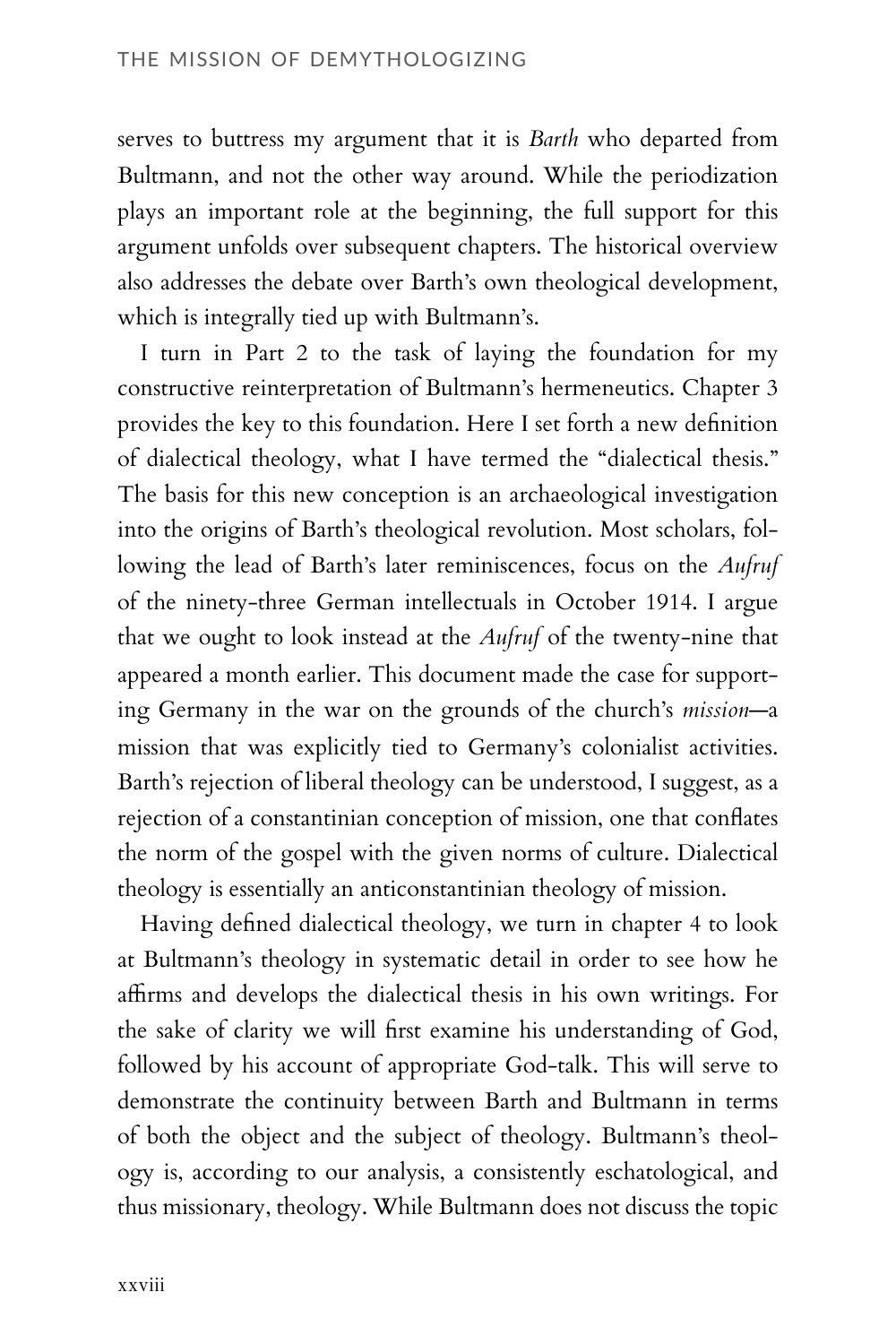of mission to the same extent as Barth, he does make the connection between eschatology and mission explicit in a few key writings, including an especially significant one from 1933, during the *Kirchenkampf*. Given this reading of Bultmann, we have to conclude that he, too, is a critically realistic dialectical theologian, though I propose replacing critical realism with correlationism to avoid ambiguity.

After chapter 4 our study turns from dialectical theology to demythologizing, understood as Bultmann's hermeneutical extension of Barth's theological revolution. The third and final part argues that the program of demythologizing is an essentially *missionary program*. There are four steps to this argument, corresponding to chapters 5–8. Chapter 5 begins by taking a fresh look at demythologizing through the lens of Eberhard Jüngel, specifically his 1990 lecture on the topic. The debate over demythologizing a half-century ago, particularly within anglophone scholarship, largely operated under the assumption that demythologizing is an apologetic strategy to make Christian faith acceptable, or at least meaningful, to modern people, and the only real dispute then was whether Bultmann went too far or not far enough. Lost amid the academic cacophony was the fact that Bultmann's program unfolded according to the logic of the kerygma itself, that is to say, according to the *truth* of myth. Contrary to widespread belief, demythologizing actually stands opposed to the Enlightenment notion that science has ruled out myth. Jüngel is one of the very few to have grasped the genuine basis and significance of Bultmann's hermeneutical project.

Now that we are properly oriented we are in need of a new framework within which to situate Bultmann's program. If demythologizing is governed by the same logic that makes dialectical theology a theology of mission, it follows that demythologizing must be a hermeneutic of mission. We would expect missiology to provide a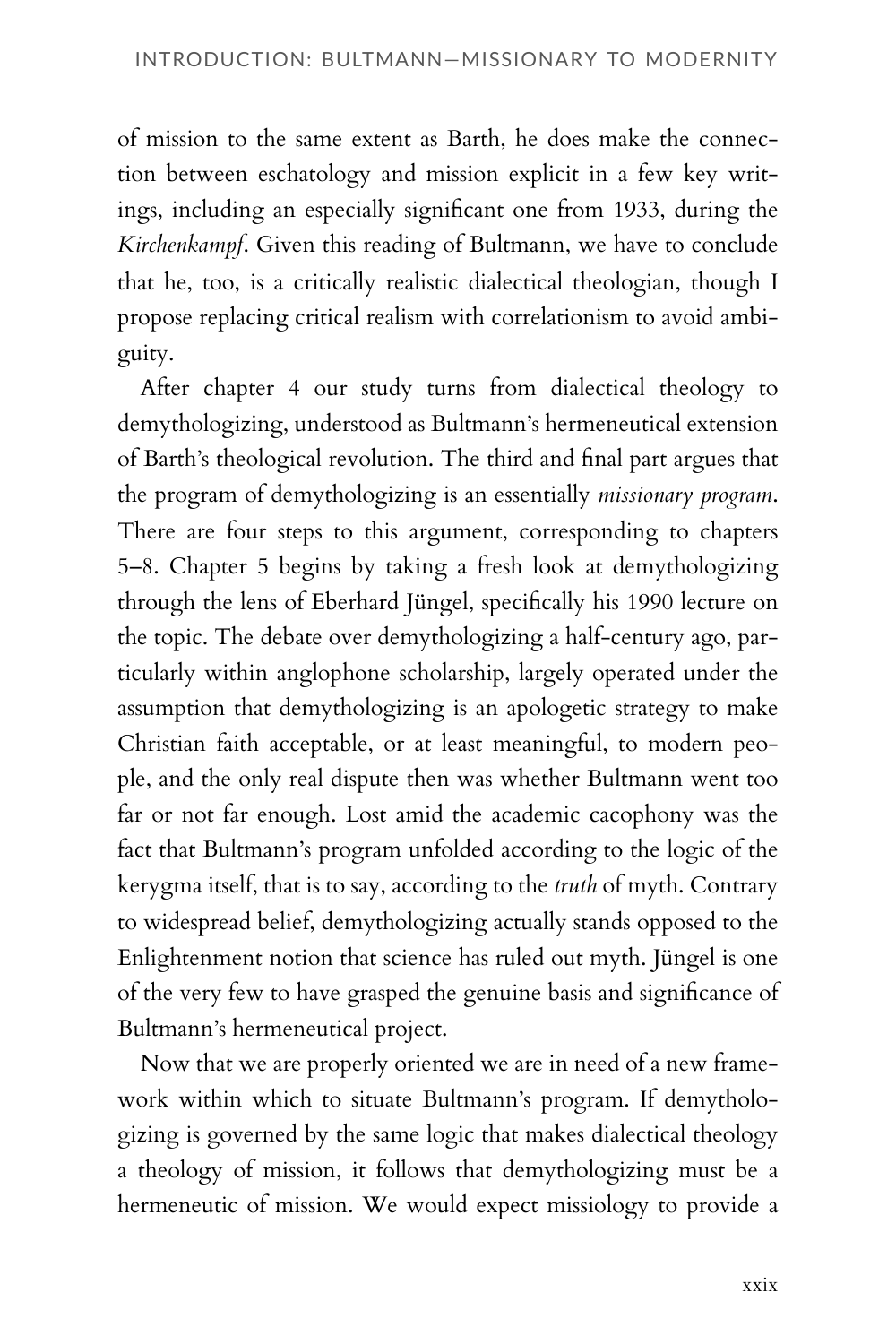more adequate framework for understanding Bultmann's hermeneutic, and that is indeed the case. In chapter 6 we look at the burgeoning field of intercultural theology and hermeneutics, which developed out of and in some places has supplanted traditional missiological research. By making the intercultural encounter with the stranger the context within which to interpret the faith, intercultural theology rejects any acultural kernel that stands above the contextual nature of all theological discourse. Instead, all theology is essentially hermeneutics. I draw primarily on the work of Theo Sundermeier to flesh out a dialectical intercultural hermeneutic, which involves a critical anticonstantinianism and a constructive intercultural translation defined by appropriation (*Aneignung*) and transpropriation (*Übereignung*). I call this hermeneutic *translationism*. Translationism is the hermeneutical counterpart to the epistemology of correlationism.

"Negatively," according to Bultmann, "demythologizing is *criticism of the world-picture of myth* insofar as it conceals the real intention of myth. Positively, demythologizing is *existentialist interpretation*, in that it seeks to make clear the intention of myth to talk about human existence."<sup>20</sup> These two aspects correspond to the two sides of translationism, and they are treated in chapters 7 and 8 respectively. These chapters are the climax of the study and constitute a reinterpretation of demythologizing as a missionary or translationist hermeneutic. Chapter 7 examines Bultmann's concept of myth. Myth is composed of two elements: (a) objectifying thinking and (b) a foreign worldpicture (not a worldview, as *Weltbild* has often been wrongly translated). The opposition to the first element brings demythologizing very close to Barth, since objectifying thinking is essentially what

<sup>20.</sup> Rudolf Bultmann, "Zum Problem der Entmythologisierung," in *Kerygma und Mythos, Band 2: Diskussion und Stimmen zum Problem der Entmythologisierung*, ed. Hans-Werner Bartsch (Hamburg-Volksdorf: Reich, 1952), 179–208, at 184. All emphasis is original unless otherwise noted.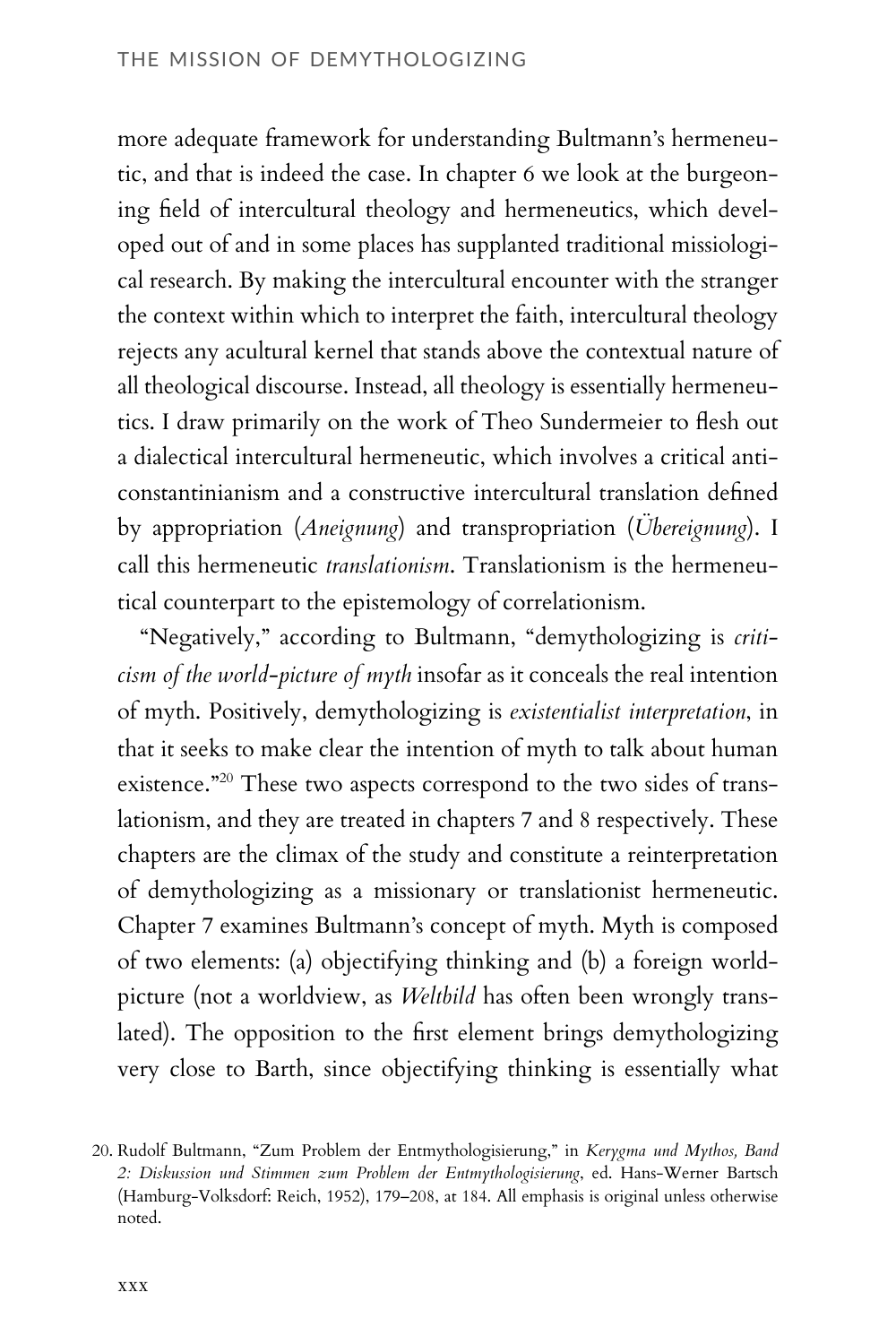Barth understands by the *analogia entis* or metaphysics. The concept of *Weltbild* refers to what missiologists call culture, and in this sense demythologizing frees the kerygma from conflation with a cultural context. Bultmann's program was designed from the start to provide the methodological conditions for opposing the absolutization of German culture. Demythologizing was for the Germany of the Second World War what Barth's dialectical revolution in *Der Römerbrief* was for the Germany of the First World War.

Chapter 8 completes the reinterpretation of demythologizing by examining Bultmann's account of existentialist interpretation. Bultmann's hermeneutic, like intercultural translation, involves appropriation and transpropriation, which he calls preunderstanding (*Vorverständnis*) and self-understanding (*Selbstverständnis*). Existentialist interpretation is a hermeneutic of intercultural encounter, except that in Bultmann's case it is primarily the encounter with the kerygmatic subject matter (*Sache*)—the cultural other that meets us in the biblical text—which bestows a new self-understanding in the decision of faith. Bultmann understands the term *Selbstverständnis* as an *eschatological* concept that signifies the deworldlizing (*Entweltlichung*) dimension of existence-in-faith. By granting a new self-understanding, the eschatological event of the kerygma frees a person from her cultural world and thus opens her to the future, that is, to new situations. Deworldlizing is the soteriological engine empowering the translationist hermeneutic of demythologizing.

The conclusion presents an appropriate coda to our study by looking ahead to the future of demythologizing. Now that the old debates have been largely forgotten, the church today is in a position to look at Bultmann's contributions with fresh eyes. There are many signs that the academic engagement with Bultmann will be characterized by light and not heat. The present work aims to show that those who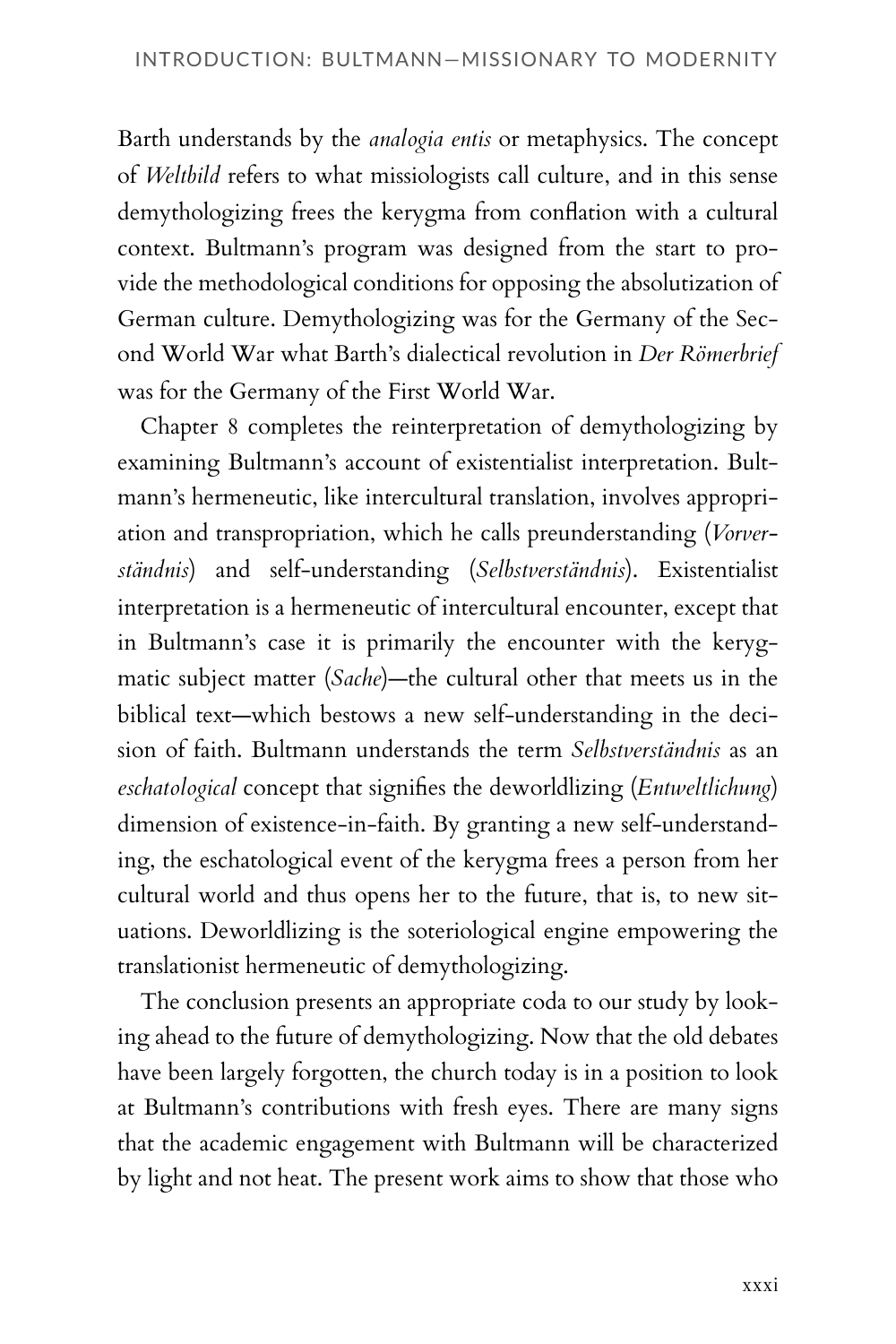embrace dialectical theology and those who embrace the mission of the church have every reason also to embrace Bultmann's hermeneutical program.<sup>21</sup>

\* \* \* \* \*

Heinrich Balz opens his foundational essay on hermeneutics and mission by clarifying the necessity of interpretation. "Hermeneutics is necessary," he says, "because the truth is elusive. What is normal, commonplace, and apparently self-evident largely reveals what is false and conceals what is true."<sup>22</sup> This is as valid with respect to scripture as it is with regard to Bultmann himself. Demythologizing is necessary in both cases, and thus the present work is a demythologizing of demythologizing, an attempt to uncover the truth that has been concealed through years of error disguising itself as self-evidence.

In the introduction to his work on Barth and Bultmann, James Smart makes the following comment:

It might be thought that the intention in considering the two men together is to attempt once more to bridge the gap between them, to recognize their points both of agreement and of divergence, and then perhaps to establish a theological position in line with their points of agreement but reconciling somehow their separate contributions where they diverge. That would be much too ambitious a project even if it were practicable.<sup>23</sup>

- 21. Conversely, this work aims to show that those who embrace Bultmann's hermeneutical program have every reason to embrace Barth and mission. This is in contrast to Gareth Jones, who claims that in the 1960s theology had to choose between three alternative paths: "towards Barth; forward with Bultmann; or forward away from Bultmann." Jones assumes that to go with Bultmann is to abandon Barth. Even more problematically, he claims that going forward with Bultmann is to go "forward with Martin Heidegger." See Gareth Jones, *Bultmann: Towards a Critical Theology* (Cambridge: Polity Press, 1990), 157.
- 22. Heinrich Balz, "Hermeneutik und Mission," *Zeitschrift für Mission* 14 (1988): 206–20, at 206.
- 23. James D. Smart, *The Divided Mind of Modern Theology: Karl Barth and Rudolf Bultmann, 1908–1933* (Philadelphia: Westminster Press, 1967), 12–13.